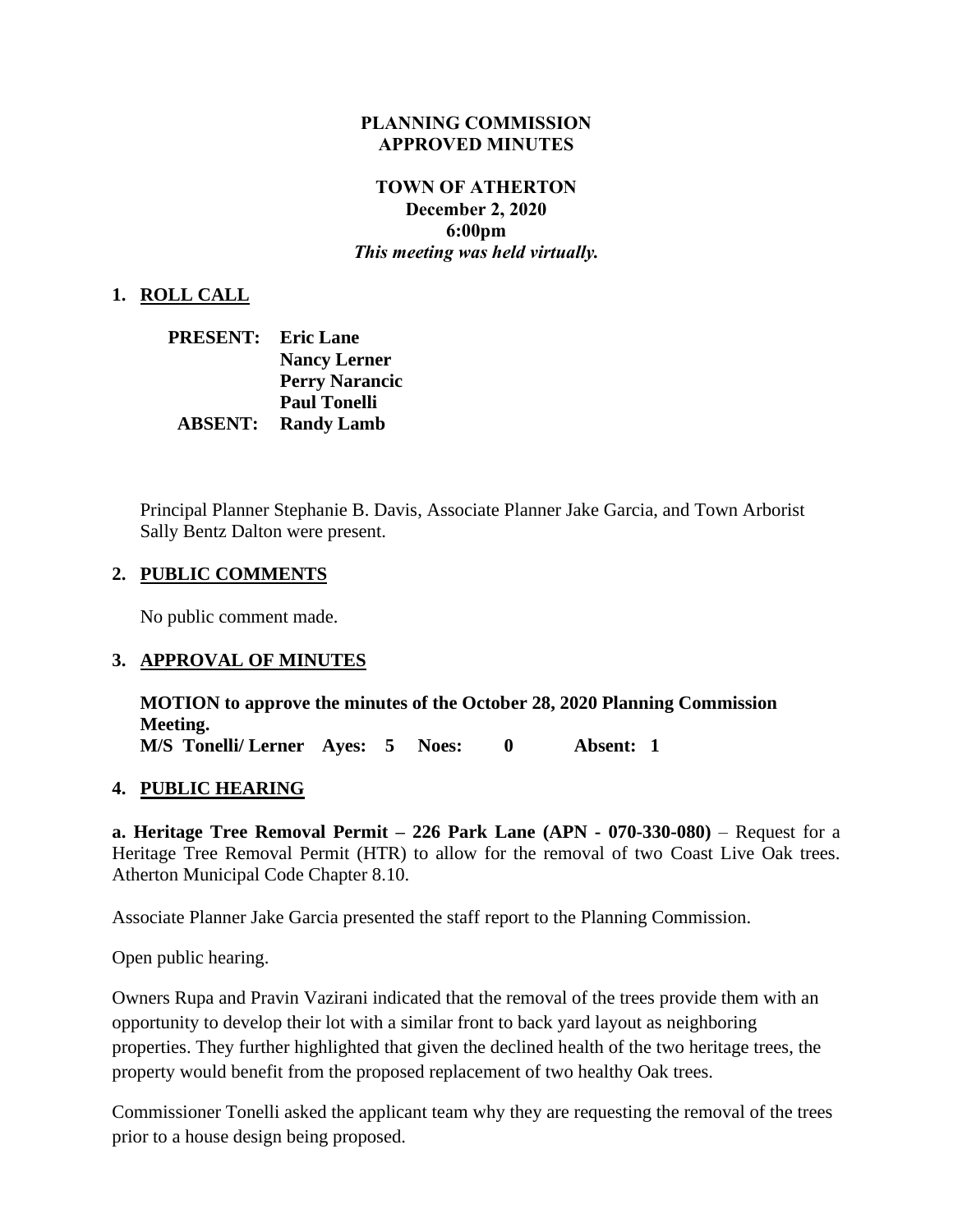Owner Pravin Vazirani indicated that they worked with their architect to explore general designs and decided that their preferred design would likely result in the removal of the two trees and found that before they committed to a final design they should first determine whether the trees could be removed.

Architect Steve Simpson indicated that the removal of the trees would allow for a better design.

Project representative Crisitin Franklin highlighted that the homeowners have very recently purchased the property and are working to assess feasibility early on.

Project Arborist Robert Weatherill noted that he agreed with the Town Arborist and further highlighted that many of the on-site trees have been neglected for some time. He stated that after the other trees which have already been approved for removal are removed from the site, these two trees would look out of place.

Close public hearing.

Commissioner Tonelli indicated that he was impressed with the size of the trees in the replanting plan and thanked the Town Arborist for her recommendations.

Commissioner Lerner conveyed support for the reasoning provided by staff and the applicants to approve the removal of the trees.

Commissioner Narancic had no further questions or comments.

Chair Lane conveyed support for the removal given the poor form and conditions of the two heritage trees.

**Motion to approve the Heritage Tree Removal Permit at 226 Park Lane based on the findings and for the reasons enumerated in the Staff Report, subject to the conditions listed in the draft Heritage Tree Removal (HTR) Certificate to allow for the removal of the two heritage Coast Live Oak trees - Trees #21 and #22.** 

**M/S Tonelli/ Narancic Ayes: 4 Noes: 0 Absent: 1**

## **5. NEW BUSINESS**

**a. Amendments to Town's Heritage Tree Preservation Standards and Specifications** related to Planning Commission Tree Protection Zone (TPZ) exception criteria.

Principal Planner Davis presented the staff report to the Planning Commission.

Commissioner Narancic thanked Town staff for their work on the proposed amendments and further highlighted his support of the amendments.

Chair Lane asked what the costs were for the Tree Protection Zone exception.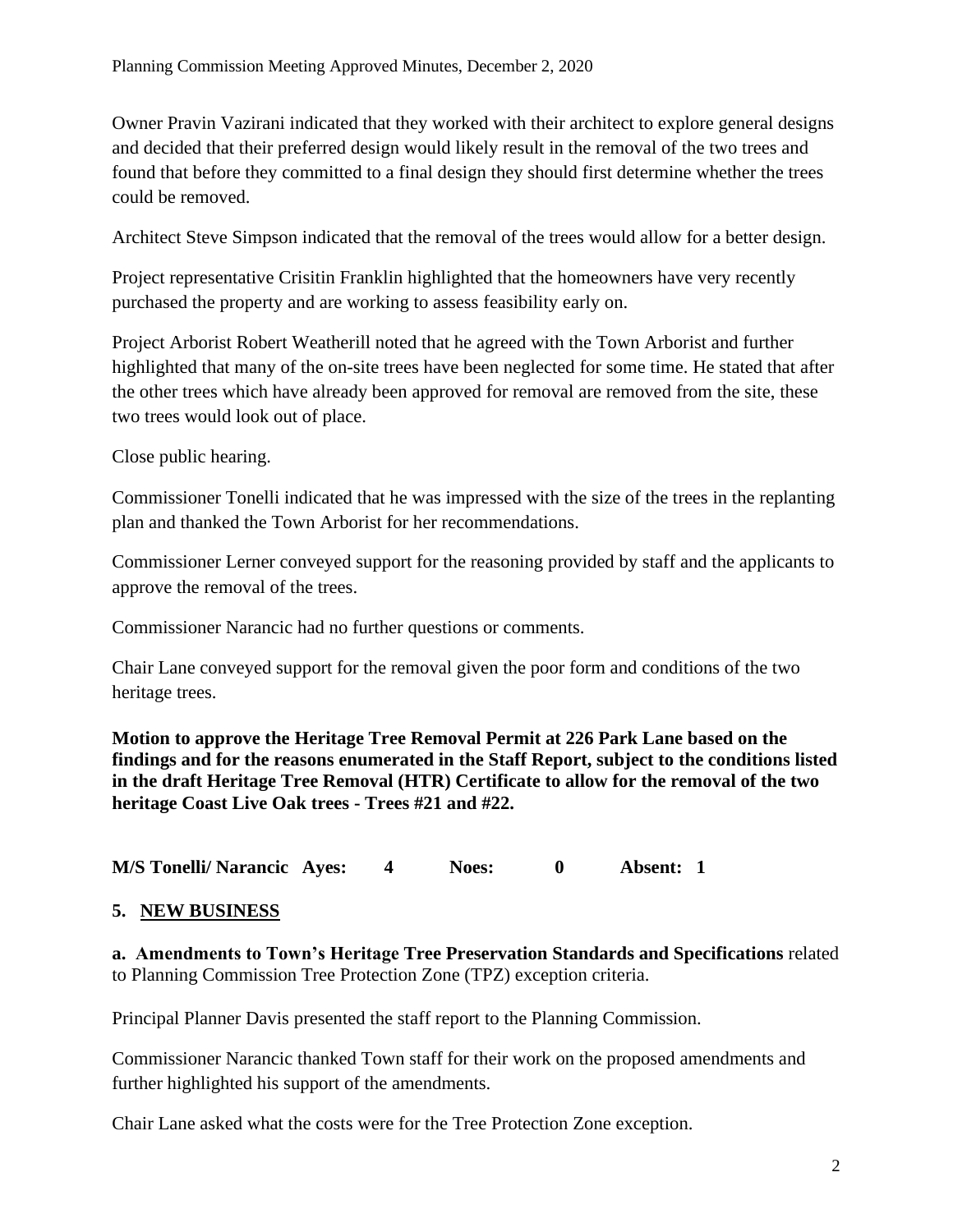Town Arborist Bentz Dalton indicated that the applicant would pay the established for a staff level TPZ exception and, if denied, would then have to pay an additional fee for the Planning Commission level TPZ exception similar to the fees administered for heritage tree removals.

Commissioner Narancic identified that fee requirements were located within the attachments of the Staff Report.

Chair Lane asked about the use of the word "feasible" within the amendments,

Principal Planner Davis read the referenced proposed amendment 5.e. aloud.

Chair Lane further explained concerns that the word "feasible" can be applied differently based on the circumstances of the project.

Commissioner Narancic indicated that the word "feasible" allows some room for the applicant and Commission to address projects of necessity. He stated that "feasible" seemed to be the best word to be used that allows the Commission the ability to exercise discretion.

Chair Lane shared he was impressed with the work and was happy with the result.

Commissioner Tonelli agreed that the amendments were satisfactory and that its important to consider possible loop holes in the language.

Chair Lane emphasized the importance that the language should not put the Town into a precarious situation because of a discretionary decision and that the basis of "feasible" should not only be plausible but reasonable.

**Motion to approve the proposed language set forth in the documentation provided in the staff report and recommend that the City Council adopt the amendments to the Town's Heritage Tree Preservation Standards and Specifications.** 

| <b>M/S Narancic/ Lerner</b>                                      | Aves: | 4 | <b>Noes:</b>                 | 0 | Absent: 1 |
|------------------------------------------------------------------|-------|---|------------------------------|---|-----------|
| b. Approval of the 2021 Planning Commission Meeting Calendar     |       |   |                              |   |           |
| Motion to approve the 2021 Planning Commission Meeting Calendar. |       |   |                              |   |           |
| <b>M/S</b> Tonelli/ Lane                                         | Aves: | 4 | <b>Noes:</b><br>$\mathbf{0}$ |   | Absent: 1 |

## **6. STAFF REPORTS**

Staff updated the council regarding the draft Leaf Blower Ordinance presented to the City Council.

Staff informed the Planning Commission that the Accessory Dwelling Unit Ordinance was adopted by the City Council and is now in effect.